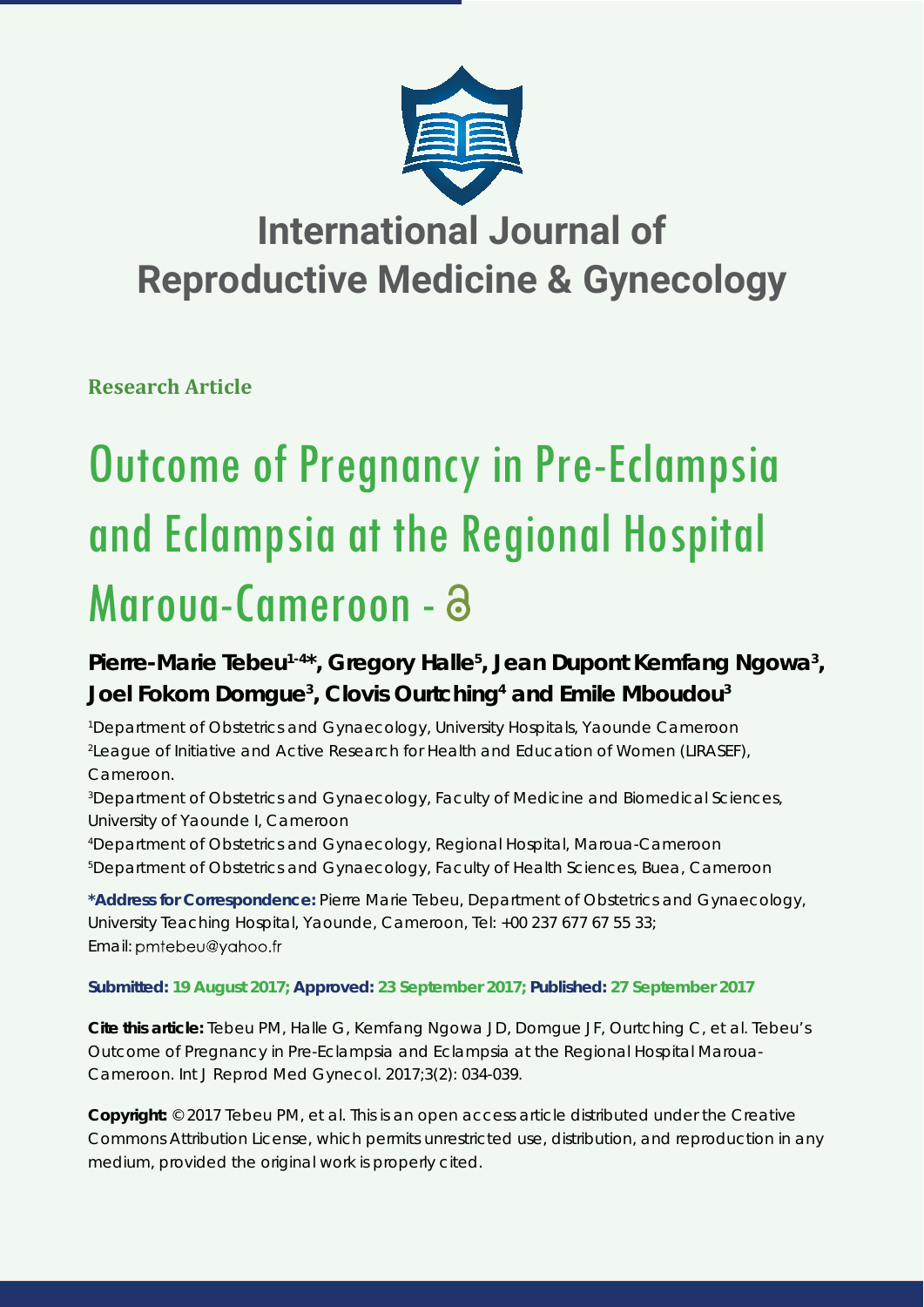#### **ABSTRACT**

**Background**: We conducted this study to identify outcomes of pregnancies complicated by pre-eclampsia and eclampsia in Cameroon.

**Methods**: This was a cohort study at the Regional Hospital, Maroua-Cameroon between June 2005 and May 2007. The outcome of pre-eclamptic and ecliptic patients were compared. The level of significance was 0.05.

**Results:** Among the 152 patients, 6 maternal deaths were recorded leading to the overall case fatality rate of 3.9%; with 5 out of 56(8.9%) and 1 out of 96 (1%) maternal deaths in the eclamptic and pre-eclamptic groups respectively. Eclampsia was associated with an increased risk of delivery by caesarean section (Odds Ratio [OR]: 3.3, 95% CI: 1.3-8.2, *P* = 0.0173) and maternal death (OR: 9.3, 95% CI: 1.05-81.8, *P* = 0.0160).

Foetal death was 18% among the eclamptic patients, compared to 32% among the pre-eclamptic patients leading to the overall 26.6% foetal death.

Among patients with Eclampsia, induction of labour was associated with an increased risk of foetal death (Odds Ratio [OR]: 6.3, 95% CI: 1.02-38.2, *P* = 0.0296).

**Conclusion:** In Maroua, outcome of hypertensive disorders in pregnancy still dramatic. The national priority guidelines, education, training and supply of the drug in the management of eclampsia and severe pre-eclampsia are required.

**Keywords**: Pre-Eclampsia; Eclampsia; Maternal; Foetal Prognosis

#### **INTRODUCTION**

Hypertensive disorder in pregnancy complicates up to 4-10% of pregnancies, [1-8]. Several classifications have being proposed for hypertensive disorders in pregnancy based on the moment of occurrence of the hypertension, proteinuria, and the seizure. The elevation of blood pressure before the pregnancy or during the first 20 weeks of pregnancy is classified as chronic hypertension while the elevation of blood pressure after 20<sup>th</sup> week of pregnancy and in postpartum period is classified as pregnancy induced hypertension. Pregnancy induced hypertension can be associated with proteinuria and is therefore classified as pre-eclampsia; if the pregnancy induced hypertension is not associated with proteinuria, it is classified as gestational hypertension. Some authors evoke that; gestational hypertension may be the early stage of pre-eclampsia. Chronic hypertension associated with proteinuria from the 20<sup>th</sup> week of pregnancy is classified as superimposed pre-eclampsia [9,10]. Preeclampsia complicates up to 7% of deliveries with a high incidence in developing countries [4,5,11,].

Pre-eclampsia can progress in several complicated conditions that could finally lead to maternal and foetal death [3,9,12-16]. In clinical trials, eclampsia was reported among 0.8% and 2.3 % of pre-eclamptic patients respectively in developed and in developing countries, and was described as the commonest complication of pre-eclampsia [3,9]. However in routine practice higher seizure rate of up to 20.8% was reported in West Africa [17].

Preeclampsia and eclampsia are serious obstetric complications, particularly in developing countries. Finally, the prevalence of eclampsia varies from 0.15 to 3.23 per 100 deliveries with high frequency in developing countries [8,9,12,13,18].

Eclampsia has its own complications, as abruption placenta (11.6%), pneumonia, in the same proportion, intravascular coagulated dissemination (4.4%), cerebro-vascular accident (2.94%), and acute tubular necrosis (2.94%), [13]. Many of these complications will lead to death, and , hypertensive disorders in pregnancy is among the three leading causes of maternal mortality and contribute for 15-20% in worldwide maternal mortality ratio [16,18,19].

Obstetric audit is vital for any nation that hopes to provide

adequate care for women and their offspring. However, little is known about pregnancy outcome in pre-eclamptic and eclamptic patients in Cameroon.

We found it necessary to analyze the outcome of pregnancy in eclamptic patients in comparison to those with pre-eclampsia. The information from this study could help in improving strategies for prevention of morbidity and mortality due to hypertensive disorders in pregnancy.

#### **OBJECTIVE**

We conducted this study to identify outcome of pregnancies complicated by pre-eclampsia and eclampsia in semi urban area of Maroua Cameroon.

#### **METHODS**

This was a cohort study at the Regional Hospital of Maroua-Cameroon.

#### **Design and Site of the Study**

The Maroua Regional Hospital is the second level referral hospital located in the Far North Region. However, its obstetric care unit is suffering from the low number of health workers. When the study was conducted, there was one gynaecologist, one midwife and six trained nurses assisted by four temporary assistant nurses. About four deliveries occurred per day.

#### **Study population**

During the study period, we identified 176 cases of hypertension in pregnancy. Before the detailed analysis, among the 176 women with hypertension, we excluded 16 (9.1%) with twin pregnancy and 8(4.5%) women with chronic hypertension. 152 cases of pregnancies complicated by hypertension were eligible for the study. Eclamptic (n  $= 56$ ) and pre-eclamptic patients (n  $= 96$ ) were compared.

#### **Terms definition and Variables**

Preeclampsia is defined as pregnancy induced hypertension from the 20<sup>th</sup> week of gestation or within 42 days postpartum. Eclampsia is Pre-eclampsia associated with convulsions not attributed to another cause. For the purpose of this study, proteinuric and non-proteinuric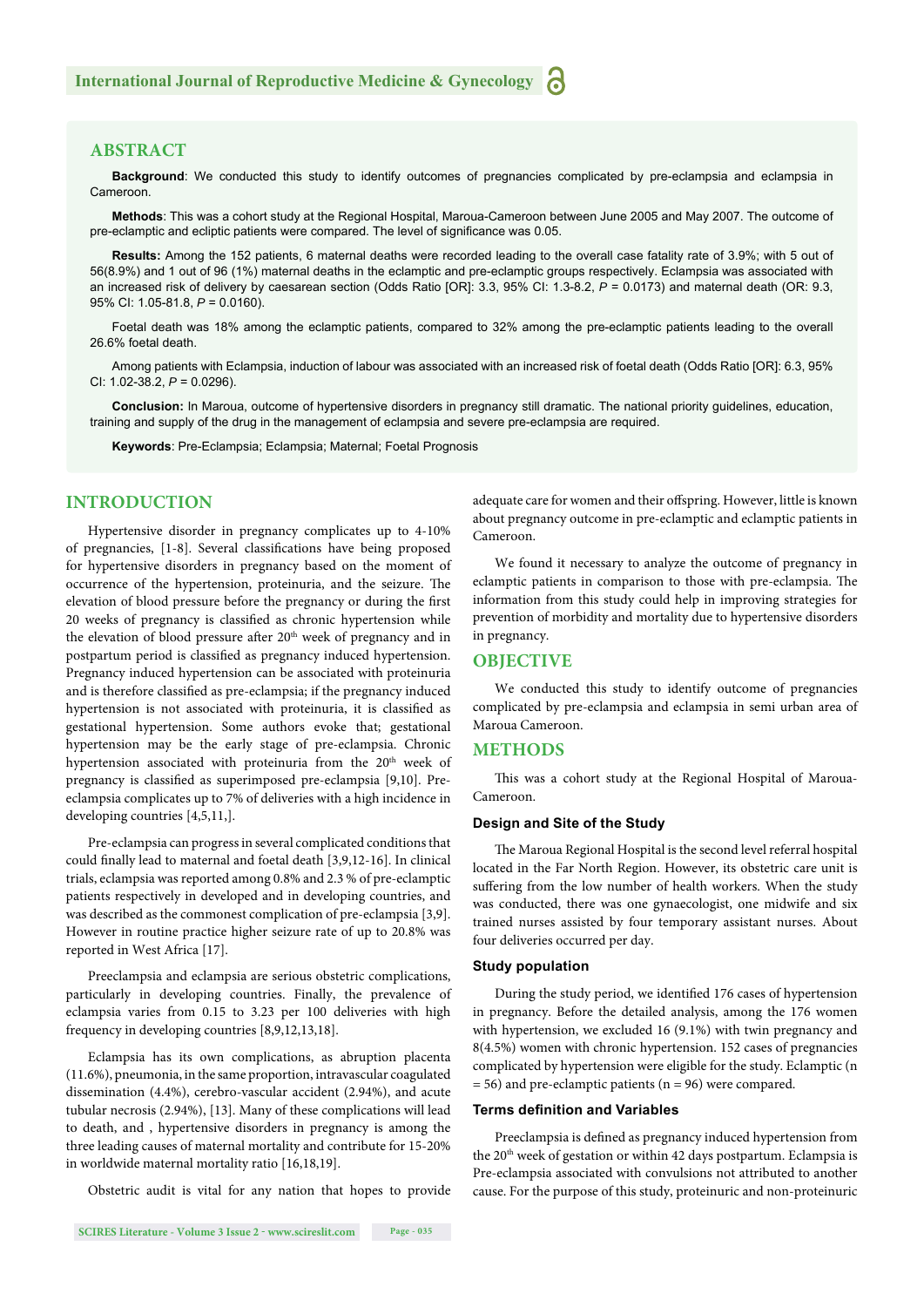patients were grouped and included in the so-called Eclampsia group for those with seizure and Pre-eclampsia group for those without seizure. Then, the so called gestational hypertension was assimilated to Pre-eclampsia. Low birth weight is defined as foetal birth weight of less than 2500 grams. Severe neonatal asphyxia is defined as Apgar score of less than 7 at first minute after birth.

Data were collected on the socio-economic status (age, marital status, educational level, occupation residence) and reproductive health characteristics.

#### **Data management**

Data were collected using a pretested coded data sheet. The information was entered in Excel software by an assistant nurse with a good computer skill. Data were stored in the database at the Department of Obstetrics and Gynaecology of the Maroua Regional Hospital.

#### **Statistical analysis**

Data analysis was performed using EPI Info 3.4. The chi<sup>2</sup> of heterogeneity was used in comparing the distribution of different variables in the two study populations. Odds ratio with 95% confidence interval was used to measure the effect of pre-eclampsia/ eclampsia on the major outcomes. The difference was considered significant if the p value was less than 0.05.

#### **RESULTS**

Pregnancy induced hypertension was quite frequent below the age of 30 years; (96.4%) eclamptic patients and (79.7%) in those with preeclampsia (table 1). The gestational age at which the diagnosis of hypertensive was made was significantly lower in the Pre-eclamptic compared to the Eclamptic group ( $p = 0.008$ ). However, 68.4% of the study population had Pre-eclampsia or Eclampsia after 36 weeks of gestation (table1).

Pregnancy induced hypertension occurred before labour (47.4%), intrapartum (40.8%), only 11.8% occurred in postpartum. Postpartum Eclampsia was diagnosed in 17.9 % of cases compared to 8.3 % of post-partum Pre-eclampsia (*P* = 0.01) (table 1).

Systolic and diastolic blood pressure values distribution was quite similar in both groups ( $P > 0.05$ ) (table 1). Among all the patients, 21.1% had significant proteinuria with only 10.7% of eclamptic patients having a positive test for proteinuria. However, a urinary test for proteinuria was not performed in 51.8 % in the eclamptic group and in 43.4 % of cases in both groups. Oedema of the lower extremities and epigastric pain at the moment of diagnosis were evenly distributed in both groups.

In order to prevent or control convulsions and or hypertension, magnesium sulphate alone, magnesium sulphate and Diazepam, magnesium sulphate and an antihypertensive or an antihypertensive alone were used depending on the severity of the disease and the availability of the drugs. 82.2% of eclamptic patients received magnesium sulphate combined with Diazepam as anticonvulsant therapy. 36.8% of our patients were administered only magnesium sulphate. The use of this drug alone to control convulsions is standard practice in our unit in cases of severe Pre-eclampsia and Eclampsia (table 2).

More pre-eclamptic patients undergone labour induction (20.8%) compared to Eclamptic ones  $(12.5\%)$   $(P = 0.003)$ . Six maternal deaths were recorded; 5(8.9%) and 1(1.0%) in the eclamptic and Preeclamptic groups respectively leading to the overall case fatality rate of 3.9%; ( $p = 0.016$ ). Eclampsia was significantly associated with an increased risk of delivery by caesarean section (26.8% vs. 9.4%; Odds Ratio [OR]: 3.3, 95% CI: 1.3-8.2) and maternal death (8.9% vs. 1.0%; OR: 9.3, 95% CI: 1.05-81.8). Birth weight was equally distributed among the two groups, 28.3% of neonates weighed less than 2.5kg  $(p = 0.6)$ .

Among the patients with available information on the Agar score, foetal death was 9(16%) among the 50 eclamptic patients, compared to 25(32%) among the 78 pre-eclamptic patients leading to the overall 26.6% foetal death. Among the eclamptic patients, induction of labour was associated with an increased risk of foetal death [(50% vs. 13%); OR: 6.3, 95% CI: 1.02-38.2].

| Table 1: Patients characteristics according to the group of hypertension. |                                 |                   |              |           |  |  |  |
|---------------------------------------------------------------------------|---------------------------------|-------------------|--------------|-----------|--|--|--|
|                                                                           | Eclampsia                       | Pre-<br>eclampsia | <b>Total</b> |           |  |  |  |
| <b>History of present disease</b>                                         | $N = 56$                        | $N = 96$          | $N = 152$    | P         |  |  |  |
|                                                                           | N(% )                           | N(% )             | N(% )        |           |  |  |  |
| Age (classes)(years)                                                      |                                 |                   |              |           |  |  |  |
| $10 - 16$                                                                 | 15(26.8)                        | 10(10.4)          | 25(16.4)     |           |  |  |  |
| 17-19                                                                     | 23(41.1)                        | 9(9.4)            | 32(21.1)     |           |  |  |  |
| $20 - 24$                                                                 | 12(21.3)                        | 20(20.8)          | 32(21.1)     | 0.0000    |  |  |  |
| 25-29                                                                     | 3(5.4)                          | 29(30.2)          | 32(21.1)     |           |  |  |  |
| 30-34                                                                     | 3(5.4)                          | 9(9.4)            | 12(7.8)      |           |  |  |  |
| 35-39                                                                     | 0(0.0)                          | 17(17.7)          | 17(11.2)     |           |  |  |  |
| $40 - 44$                                                                 | 0(0.0)                          | 2(2.1)            | 2(1.3)       |           |  |  |  |
| Pregnancy age at diagnosis (weeks)                                        |                                 |                   |              |           |  |  |  |
| 20-36                                                                     | 9(16.1)                         | 34(35.4)          | 43(28.3)     | $0.0083*$ |  |  |  |
| > 36                                                                      | 43(76.8)                        | 61(63.6)          | 104(68.4)    |           |  |  |  |
| <b>NS</b>                                                                 | 4(7.1)                          | 1(1.0)            | 5(3.3)       |           |  |  |  |
|                                                                           | <b>Moment of diagnosis</b>      |                   |              |           |  |  |  |
| Before labour                                                             | 18(32.1)                        | 54(56.3)          | 72(47.4)     | $0.0117*$ |  |  |  |
| During labour                                                             | 28(50.0)                        | 34(35.4)          | 62(40.8)     |           |  |  |  |
| Post partum                                                               | 10(17.9)                        | 8(8.3)            | 18(11.8)     |           |  |  |  |
|                                                                           | <b>Systolic BP at diagnosis</b> |                   |              |           |  |  |  |
| <140 MmHg                                                                 | 6(10.7)                         | 6(6.3)            | 12(7.9)      |           |  |  |  |
| [140-159] MmHg                                                            | 19(33.9)                        | 35(36.4)          | 54(35.5)     | 0.6126    |  |  |  |
| $\geq 160$ MmHg                                                           | 31(55.4)                        | 55(57.3)          | 86(56.6)     |           |  |  |  |
|                                                                           | Diastolic BP at diagnosis       |                   |              |           |  |  |  |
| $< 90$ MmHg                                                               | 7(12.5)                         | 10(10.4)          | 17(11.2)     | 0.8635    |  |  |  |
| [90-109] MmHg                                                             | 25(44.6)                        | 41(42.7)          | 66(43.4)     |           |  |  |  |
| $\geq 110$ MmHq                                                           | 24(42.9)                        | 45(46.9)          | 69(45.4)     |           |  |  |  |
|                                                                           | Proteinuria at diagnosis        |                   |              |           |  |  |  |
| Yes                                                                       | 6(10.7)                         | 26(27.1)          | 32(21.1)     |           |  |  |  |
| No                                                                        | 21(37.5)                        | 33(34.4)          | 54(35.5)     | $0.0491*$ |  |  |  |
| <b>Ns</b>                                                                 | 29(51.8)                        | 37(38.5)          | 66(43.4)     |           |  |  |  |
| Oedema al lower limb at diagnosis                                         |                                 |                   |              |           |  |  |  |
| Yes                                                                       | 30(53.6)                        | 51(53.1)          | 81(53.3)     | 0.4049    |  |  |  |
| No                                                                        | 26(46.4)                        | 42(43.8)          | 68(44.7)     |           |  |  |  |
| <b>NS</b>                                                                 | 0(0.0)                          | 3(3.1)            | 3(2.0)       |           |  |  |  |
| Epigastric pain at diagnosis                                              |                                 |                   |              |           |  |  |  |
| No                                                                        | 28(50.0)                        | 58(60.4)          | 86(56.6)     | 0.2113    |  |  |  |
| Yes                                                                       | 28(50.0)                        | 38(39.6)          | 66(43.4)     |           |  |  |  |
| <b>Treatment administered</b>                                             |                                 |                   |              |           |  |  |  |
| Magnesium Sulphate                                                        | 27(48.2)                        | 29(30.2)          | 56(36.8)     |           |  |  |  |
| Magnesium sulphate + anti<br><b>HTA</b>                                   | 12(21.4)                        | 8(8.3)            | 20(13.2)     |           |  |  |  |
| Magnesium Sulphate +<br>Diazepam                                          | 11(19.6)                        | 2(2.1)            | 13(8.6)      | $0.0000*$ |  |  |  |
| Other Anti HTA                                                            | 6(10.8)                         | 34(35.4)          | 40(26.3)     |           |  |  |  |
| <b>NS</b>                                                                 | 0(0.0)                          | 23(24.0)          | 23(15.1)     |           |  |  |  |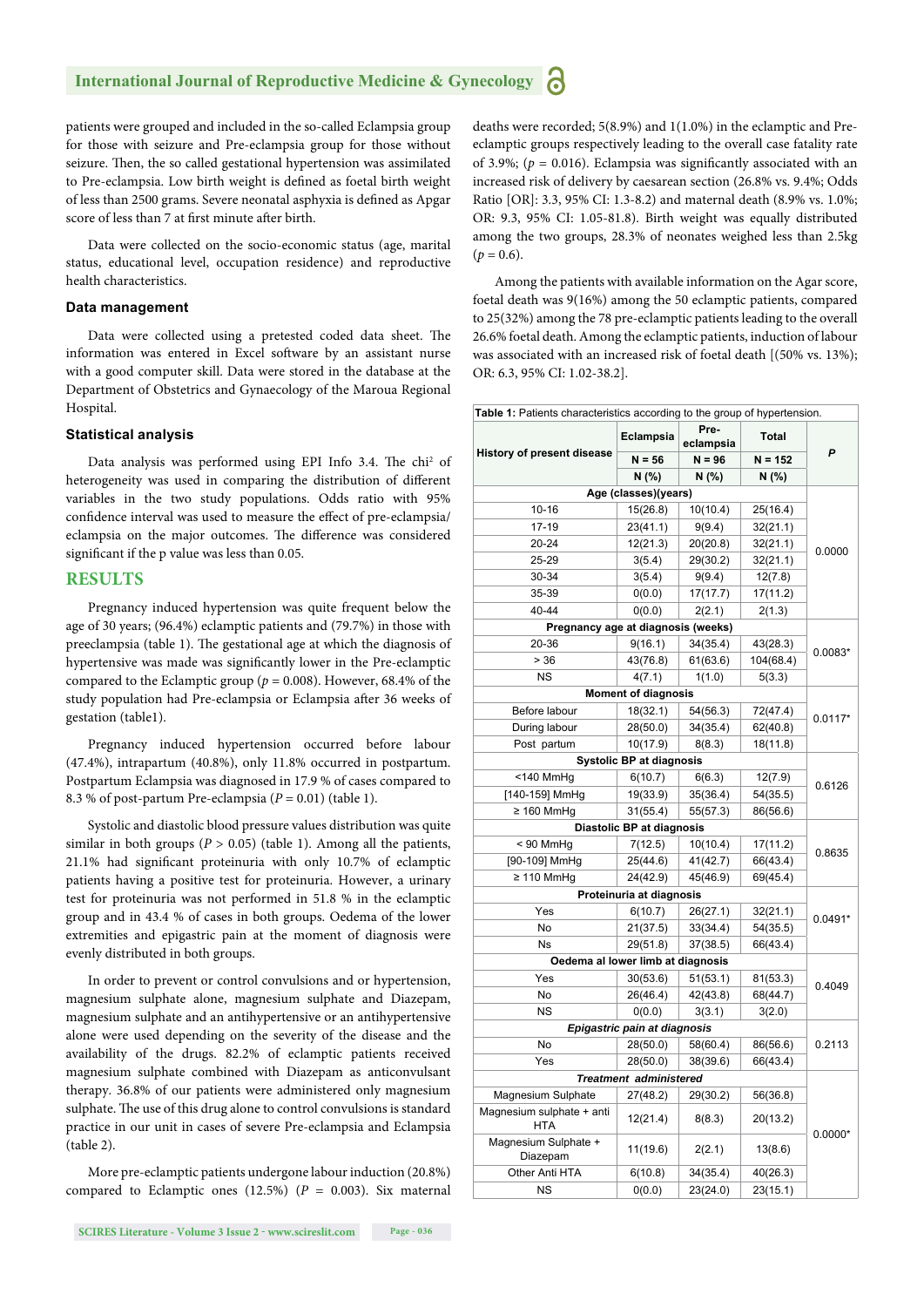#### **International Journal of Reproductive Medicine & Gynecology**

Among the pre-eclamptic patients, spontaneous vaginal delivery was associated with an insignificant risk of foetal death compared to labour induction (35 vs. 24%).

Among the two study populations, the risk of foetal death was not influenced by the presence of proteinuria or the period during which the diagnosis of the hypertensive disorder was made ( $P > 0.05$ ), (table 5,6). However, significantly more foetal deaths were recorded in the eclamptic group for patients who had induction (table 5).

#### **DISCUSSION**

Among the overall 152 women with pregnancy induced hypertension 56 had convulsion (36.8%). and this was higher than seizure rate of 20.8% reported in Benin [17]. The high rate of seizure could be due to the proportional effect of the teenage status and housewife status on this condition as recently reported in Maroua, Cameroon [20].

The overall case fatality rate was 3.9% lower than , 5.8% and 8% reported in Nigeria and Benin, West African Countries respectively  $[1,17]$ . Eclampsia was significantly associated with an increased risk of maternal death [(8.9% vs. 1.0%); OR: 9.3, 95% CI: 1.05-81.8]. Similar case fatality rate of 8.8% was reported among eclamptic patients in Congo [21]. In developing countries, previous reports

| <b>Delivery characteristics</b> |                            | Eclampsia | Pre-<br>eclampsia | <b>Total</b> |           |  |
|---------------------------------|----------------------------|-----------|-------------------|--------------|-----------|--|
|                                 |                            | $N = 56$  | $N = 96$          | $N = 152$    | P         |  |
|                                 |                            | N(% )     | N(% )             | N(% )        |           |  |
|                                 |                            |           |                   |              |           |  |
|                                 | <b>Need of stimulation</b> |           |                   |              |           |  |
|                                 | No                         | 42(75.0)  | 59(61.4)          | 101(66.4)    | $0.0130*$ |  |
|                                 | Yes                        | 11(19.6)  | 14(14.6)          | 25(16.4)     |           |  |
|                                 | <b>NS</b>                  | 3(5.4)    | 23(24.0)          | 26(17.2)     |           |  |
|                                 |                            |           |                   |              |           |  |
|                                 | <b>Need for 'induction</b> |           |                   |              |           |  |
|                                 | No                         | 46(82.1)  | 54(56.3)          | 100(65.8)    | $0.0030*$ |  |
|                                 | Yes                        | 7(12.5)   | 20(20.8)          | 27(17.8)     |           |  |
|                                 | <b>NS</b>                  | 3(5.4)    | 22(22.9)          | 25(16.4)     |           |  |
|                                 |                            |           |                   |              |           |  |
|                                 | <b>Foetal weight</b>       |           |                   |              |           |  |
|                                 | 500-1499                   | 5(8.9)    | 9(9.4)            | 14(9.2)      |           |  |
|                                 | 1500-2499                  | 13(23.2)  | 16(16.6)          | 29(19.1)     | 0.6734    |  |
|                                 | 2500-3999                  | 29(51.8)  | 43(44.8)          | 72(47.4)     |           |  |
|                                 | 4000-5000                  | 1(1.8)    | 5(5.2)            | 6(3.9)       |           |  |
|                                 | NS                         | 8(14.3)   | 23(24.0)          | 31(20.4)     |           |  |
|                                 | <b>Apgar Score</b>         |           |                   |              |           |  |
|                                 | $\Omega$                   | 9(16.1)   | 25(26.0)          | 34(22.4)     |           |  |
|                                 | $1 - 6$                    | 7(12.5)   | 4(4.2)            | 11(7.2)      |           |  |
|                                 | $7 - 10$                   | 34(60.7)  | 49(51.0)          | 83(54.6)     | $0.0713*$ |  |
|                                 | <b>NS</b>                  | 6(10.7)   | 18(18.8)          | 24(15.8)     |           |  |
|                                 |                            |           |                   |              |           |  |
|                                 | Caesarean delivery         |           |                   |              |           |  |
|                                 | Yes                        | 15(26.8)  | 9(9.4)            | 24(15.8)     |           |  |
|                                 | No                         | 39(69.6)  | 78(81.2)          | 117(77.0)    | $0.0108*$ |  |
|                                 | <b>NS</b>                  | 2(3.6)    | 9(9.4)            | 11(7.2)      |           |  |
|                                 | Maternal death             |           |                   |              |           |  |
|                                 | Yes                        | 5(8.9)    | 1(1.0)            | 6(3.9)       | $0.0160*$ |  |
|                                 | No                         | 51(91.1)  | 95(99.0)          | 146(96.1)    |           |  |

Table 3: RISK OF CAESAREAN SECTION IN CASE OF ECLAMPSIA COMPARED TO PRE-ECLAMPSIA

| <b>DISEASE</b>                                                                                         | <b>TOTAL</b><br>OF<br><b>WOMEN</b><br>(N) | <b>CAESAREAN</b><br><b>DELIVERY</b><br>(N) | <b>RATE</b><br>(%) | <b>CRUDE RISK</b><br>(ODD RATIO)<br>(95% CI) | <b>ADJUSTED RISK</b><br>(ODD RATIO) <sup>A</sup><br>(95% CI) |  |  |
|--------------------------------------------------------------------------------------------------------|-------------------------------------------|--------------------------------------------|--------------------|----------------------------------------------|--------------------------------------------------------------|--|--|
| PREECLAMPSIA                                                                                           | 87                                        | 9                                          | 10.3               | 1 <sup>c</sup>                               | 1 <sup>c</sup>                                               |  |  |
| <b>ECLAMPSIA</b>                                                                                       | 54                                        | 15                                         | 27.8               | $3.3*(1.3-8.2)$                              | $2.9**$ (1.1-7.6)                                            |  |  |
| ADJUSTED ON NEED FOR INDUCTION<br><sup>C</sup> REFERENCE CATEGORY<br>* $P = 0.0074$<br>** $P = 0.0173$ |                                           |                                            |                    |                                              |                                                              |  |  |

**Table 4:** Risk of maternal death in case of eclampsia compared to preeclampsia.

| <b>Disease</b>                                   | <b>Total of</b><br>women (N) | $Death(+)$<br>(N) | <b>Rate (%)</b> | Crude Risk (Odd Ratio)<br>(95% CI) |
|--------------------------------------------------|------------------------------|-------------------|-----------------|------------------------------------|
| Pre-eclampsia                                    | 96                           |                   | 1.0             | 1 <sup>c</sup>                     |
| Eclampsia                                        | 56                           | 5                 | 8.9             | $9.3*(1.05-81.8)$                  |
| <sup>c</sup> reference category<br>$*P = 0.0160$ |                              |                   |                 |                                    |

Table **5:** Risk factors for foetal death among eclamptic patients according to pregnancy and delivery characteristics.

| <b>Variables</b>           | <b>Total of</b><br>women<br>(N) | Death<br>$^{(+)}$<br>(N)    | Rate (%) | <b>Crude Risk</b><br>(Odd Ratio)<br>(95% CI) | P      |  |
|----------------------------|---------------------------------|-----------------------------|----------|----------------------------------------------|--------|--|
|                            |                                 | <b>Need for stimulation</b> |          |                                              |        |  |
| No                         | 39                              | 7                           | 17.9     | 1c                                           |        |  |
| Yes                        | 11                              | $\overline{2}$              | 18.2     | $1.01(0.1-5.7)$                              | 0.9858 |  |
|                            |                                 | <b>Need for induction</b>   |          |                                              |        |  |
| No                         | 44                              | 6                           | 13.6     | 1c                                           |        |  |
| Yes                        | 6                               | 3                           | 50.0     | $6.3*(1.02-38.9)$                            | 0.0296 |  |
| Proteinuria at diagnosis   |                                 |                             |          |                                              |        |  |
| No                         | 19                              | 3                           | 15.8     | 1c                                           |        |  |
| Yes                        | 6                               | 2                           | 33.3     | $2.6(0.3-21.7)$                              | 0.3489 |  |
| Caesarean delivery         |                                 |                             |          |                                              |        |  |
| No                         | 36                              | 5                           | 13.9     | 1c                                           |        |  |
| Yes                        | 13                              | 3                           | 23.1     | $1.8(0.3-9.2)$                               | 0.4423 |  |
| <b>Moment of diagnosis</b> |                                 |                             |          |                                              |        |  |
| During/after<br>labor      | 38                              | 5                           | 13.2     | 1c                                           |        |  |
| Before labor               | 12                              | 4                           | 33.3     | $3.3(0.7-15.1)$                              | 0.1127 |  |
| *Significant               |                                 |                             |          |                                              |        |  |

evoked high case fatality rates among eclamptic patients compared to Pre-eclampsia (5.2% vs. 0. 4%)[22] .

Among the patients with available information on the Agar score, foetal death was 16% among the eclamptic patients compared to 32% among the Pre-eclamptic ones leading to the overall 26.6% foetal death. These findings are coherent to those from the literature, as perinatal mortality are reported at 4-36% [1,12,23,24]. Foetal death of 16% among eclamptic patients is lower than the 33.4% perinatal death reported in Congo [21]. The overall perinatal death of 20.8% was reported among hypertensive patients in Benin [17]. Among patients with eclampsia, a similar perinatal mortality rate of 35.9% was reported in Senegal [25].

Contrary to what is usually described, there was no prognostic impact of the presence of oedema of both lower extremities, proteinuria and epigastric pain at diagnosis of hypertension (table 5). Our findings are similar to those of United Kingdom where 38% of patients had seizure before occurrence of proteinuria [26].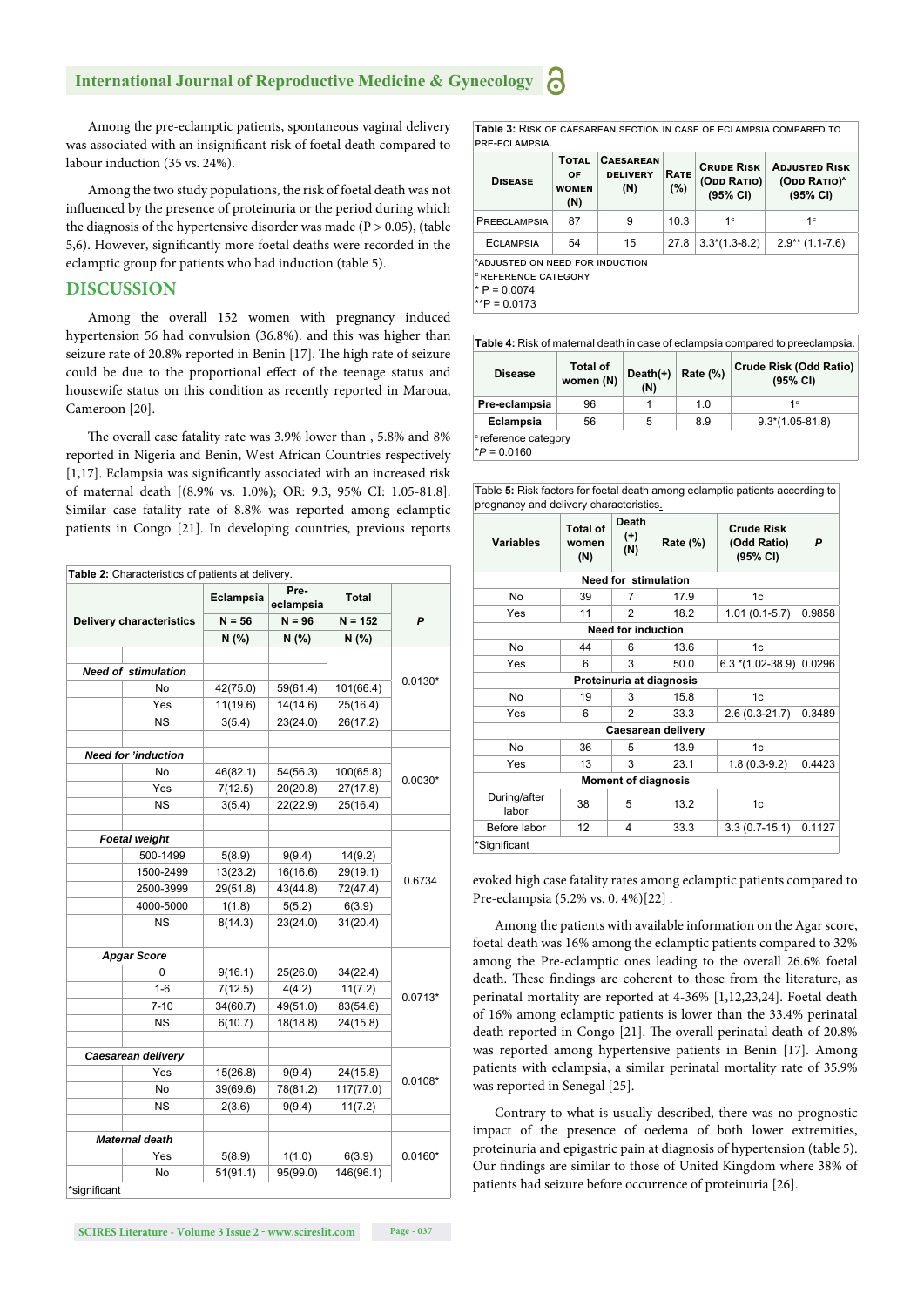#### **International Journal of Reproductive Medicine & Gynecology**

In the present study, among the eclamptic group, 90% of patients were administered magnesium sulphate alone or in combination with other anticonvulsants. The use of magnesium sulphate in the prevention and control of convulsions in hypertensive disorders in pregnancy is recommended by WHO as the safest, most effective and low cost medication for use against hypertensive disease in pregnancy to reduce the risk of Eclampsia and maternal death [22,9].

Low use rate of magnesium sulphate were reported in some countries because of lack of national priority guidelines, lack of education, lack of training and supply shortage of the drug in the management of Eclampsia and severe preeclampsia. In Mexico, only 11 of 22 hospitals used magnesium sulphate for Eclampsia (range 9.1% to 60.0%) [27].

A report on the management of eclampsia from Sweden shows the remarkably increased use of magnesium sulphate: from 8% during 1980–1989 to 83% during 1990–1999 [28]. A survey among obstetricians in the United Kingdom and Ireland in 1996 indicated that 40% and 60% of respondents would use magnesium sulphate for severe Pre-eclampsia and Eclampsia, respectively [29]. Current use of magnesium sulphate in some developing countries for the management of Eclampsia has been reported in some studies to vary between 25 and 100% [24,27,30].

Concerning the mode of delivery, the overall caesarean section rate among hypertensive patients was 15.8%, with 9.4% and 26.8% respectively in pre-eclamptic and eclamptic groups. The caesarean section rate among eclamptic patients was low as compared to the Congolese, Moroccan, Madagascar and Singapore studies where the caesarean section rates varied between 40-96% [31,21]. However, the caesarean section rate was higher in the eclamptic group (26.8%) compared to patients with Pre-eclampsia (9.4%) (OR: 3.3; 95%CI: 1.3- 8.2). Regarding delivery of hypertensive women, one must consider maternal and foetal prognostic factors as pre-requisite determinant for indication of mode of delivery. Any factor indicative of severe instability of the maternal condition or foetal distress is a contraindication for the induction of labour. This is confirmed by our data, as augmentation and induction of labour were readily employed in the management of patients with preeclampsia than those with Eclampsia (table 2).

In our setting, evaluation of foetal well-being is only possible by periodic auscultation unlike in other institutions where this is possible

| <b>Table 6:</b> Risk factors for foetal death among pre-eclamptic according to<br>pregnancy and delivery characteristics. |                                 |                             |                |                                              |         |  |
|---------------------------------------------------------------------------------------------------------------------------|---------------------------------|-----------------------------|----------------|----------------------------------------------|---------|--|
| <b>Variables</b>                                                                                                          | <b>Total of</b><br>women<br>(N) | Death(+)<br>(N)             | Rate<br>$(\%)$ | <b>Crude risk</b><br>(Odd Ratio)<br>(95% CI) | P value |  |
|                                                                                                                           |                                 | <b>Need for stimulation</b> |                |                                              |         |  |
| No                                                                                                                        | 55                              | 16                          | 29.1           | 1c                                           |         |  |
| Yes                                                                                                                       | 14                              | 2                           | 14.3           | $0.4(0.08-2.0)$                              | 0.2600  |  |
|                                                                                                                           |                                 | <b>Need for induction</b>   |                |                                              |         |  |
| Yes                                                                                                                       | 50                              | 12                          | 24.0           | 1c                                           |         |  |
| No                                                                                                                        | 20                              | 7                           | 35.0           | $1.7(0.5-5.2)$                               | 0.3498  |  |
|                                                                                                                           |                                 | Proteinuria at diagnosis    |                |                                              |         |  |
| No                                                                                                                        | 28                              | 8                           | 34.8           | 1c                                           |         |  |
| Yes                                                                                                                       | 24                              | 8                           | 33.3           | $0.9(0.2-3.1)$                               | 0.9165  |  |
| Caesarean delivery                                                                                                        |                                 |                             |                |                                              |         |  |
| No                                                                                                                        | 64                              | 19                          | 29.7           | 1c                                           |         |  |
| Yes                                                                                                                       | 8                               | 0                           | 0.0            |                                              |         |  |
| <b>Moment of diagnosis</b>                                                                                                |                                 |                             |                |                                              |         |  |
| During/after labour                                                                                                       | 37                              | 9                           | 24.3           | 1c                                           |         |  |
| Before labour                                                                                                             | 41                              | 16                          | 39.0           | $1.9(0.7-5.2)$                               | 0.1647  |  |

by electronic foetal monitoring with Doppler, Ultrasound and foetal blood Hydrogen Pressure sampling. Though the sensitivity of the other methods as compared to periodic auscultation in detecting foetal distress in low risk pregnancies is not significant [18,19] in this region with few qualified personnel, the non-availability of these monitoring methods in detecting foetal distress in this high risk pregnancies probably explains the increase number of cases with undiagnosed foetal distress with or without intrauterine growth retardation. In this group of patients, caesarean section would have been a better option for delivery, thus decreasing perinatal morbidity and mortality associated with vaginal delivery.

As presented in (table 2), we found that, 29.6% of neonates had severe asphyxia; this could be attributed to the lower caesarean section rate and low detection of foetal distress. Other studies reported severe neonatal asphyxia at 14.7-18% [30,32].

Other factors like late reference, drugs availability and time of pregnancy termination could also play a contributory role as documented in some series [27]. The rate of prematurity and low birth weight was 28.3% but the birth weights were not significantly different in the eclamptic and Pre-eclamptic groups ( $P = 0.67$ ). Our findings are lower than that reported in the literature, where the rate ranging between 32-65% was reported [17,31, 32]. Among the study population, 68.4% patients were admitted after 36 weeks of gestation, this partly explains why the rate of prematurity is lower in our series in both groups with varying degree of hypertensive disease in pregnancy. It is well known that Pre-eclampsia and Eclampsia are high risk pregnancies; the risk of prematurity is usually increased because of the underlying pathology, therapeutic measures be it surgical or medical that are used for the termination of pregnancy [33].

#### **CONCLUSION**

In low income areas of Maroua Cameroon, among patients with eclampsia, induction of labour is associated with poor neonatal outcome. Among the patients with pre-eclampsia, induction and caesarean section were associated with better foetal outcome. An early and appropriate management of diagnosed cases of hypertensive disorders of pregnancy are urgently needed to reduce maternal, foetal morbidity and mortality. The national priority guidelines, education, training and supply of the drug in the management of cases of eclampsia and severe preeclampsia are required.

#### **REFERENCES**

- 1. Mbachu I, Udigwe GO, Okafor CI, Umeonunihu OS, Ezeama C, Eleje GU. The pattern and obstetric outcome of hypertensive disorders of pregnancy in Nnewi, Nigeria. Niger J Med. 2013; 22: 117-122. https://goo.gl/jjEjws
- 2. Roberts CL, Algert CS, Morris JM, Ford JB, Henderson Smart DJ. Hypertensive disorders in pregnancy: a population-based study. Med J Aust. 2005; 182: 332-335. https://goo.gl/DAKiAz
- 3. Golding J. A randomised trial of low dose aspirin for primiparae in pregnancy. The Jamaica Low Dose Aspirin Study Group. Br J Obstet Gynaecol. 1998; 105: 293-299. https://goo.gl/Q7Gfi5
- 4. Levine RJ, Hauth JC, Curet LB, Sibai BM, Catalano PM, Morris CD, et al. Trial of calcium to prevent preeclampsia. N Engl J Med. 1997; 337: 69-76. https://goo.gl/qa3ixU
- 5. Conde-Agudelo A, Belizan JM. Risk factors for pre-eclampsia in a large cohort of Latin American and Caribbean women. BJOG. 2000; 107: 75-83. https://goo.gl/3giQRE
- 6. Trogstad LI, Eskild A, Magnus P, Samuelsen SO, Nesheim BI. Changing paternity and time since last pregnancy; the impact on pre-eclampsia risk. A study of 547 238 women with and without previous pre-eclampsia. Int J Epidemiol. 2001; 30: 1317-1322. https://goo.gl/fvp3Bb